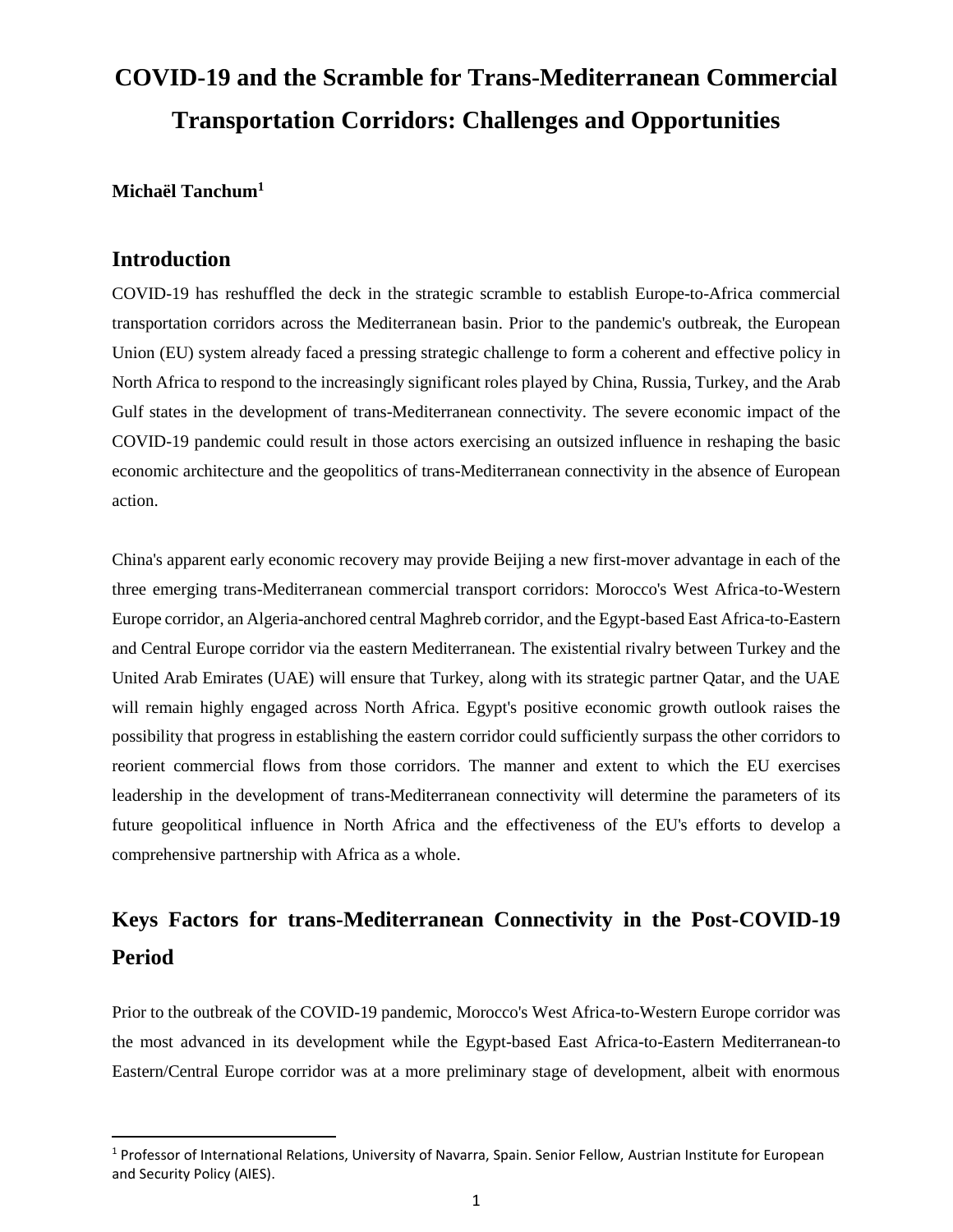economic potential. The central corridor based in Algeria was still in a formative state, with its rudimentary condition characterized by a jockeying among international actors to establish a successful corridor.

Morocco's success has demonstrated that commercial corridors only emerge where the requisite large investments in port and rail infrastructure are coupled with an industrial base anchored in a manufacturing value chain. These requirements reflect the two fundamental needs in Africa's current growth phase more generally – increased commercial connectivity to consumer markets and a larger industrial manufacturing base.

The Moroccan example (as well as the Algerian example) also shows that if the European Union system does not work effectively to partner with North African nations to meet these requirements, then EU member states playing leading roles in trans-Mediterranean connectivity will partner with actors outside the EU system. The Egyptian example is a case wherein the already deeply entrenched positions of China, Russia, and several Arab Gulf states show the necessity of EU system involvement to ensure a European role in trans-Mediterranean connectivity.

China's apparent economic recovery from the COVID-19 pandemic would seem to place Beijing in pole position to deepen its influence over the development of trans-Mediterranean connectivity. According to Chinese statistics, China's monthly exports in November 2020 rose 21.1% year-on-year (Deccan Herald, 2020). Exceeding international analysts' forecasts, China's \$268 billion of November 2020 exports represented the sixth consecutive month of export growth. In contrast, seasonally adjusted GDP decreased by 12.1% in the Eurozone during the second quarter of 2020, with the economies of the major EU Mediterranean actors, France and Italy, having contracted by 19.0% and Italy by 17.3% respectively compared to the same quarter of the previous year (Eurostat, 2020).

Nonetheless, as this study shows, the EU retains a critical window of opportunity to impact the direction of trans-Mediterranean connectivity, as the future of Chinese investments remains far from certain in the post-COVID-19 period. China's two largest policy banks, the China Development Bank and the Export-Import Bank of China, slashed their combined lending in 2019 to only \$4 billion, compared to \$75 billion in the peak year of 2016 (Wheatly and Kynge, 2020). Ultimately, the configuration of Africa-to-Europe value chains that result from investment relationships between the Maghreb nations and their foreign partners will establish the geopolitical framework of these emerging trans-regional commercial architectures for the years to come.

#### **Morocco's West Africa-to-Western Europe Corridor in the Post-Covid-19 Era**

Morocco's success in advancing its West Africa-to-Western Europe commercial corridor stems from the considerable investments made by Rabat and its foreign partners in the concurrent development of both Morocco's transportation infrastructure and its industrial base, anchoring Morocco's emerging trans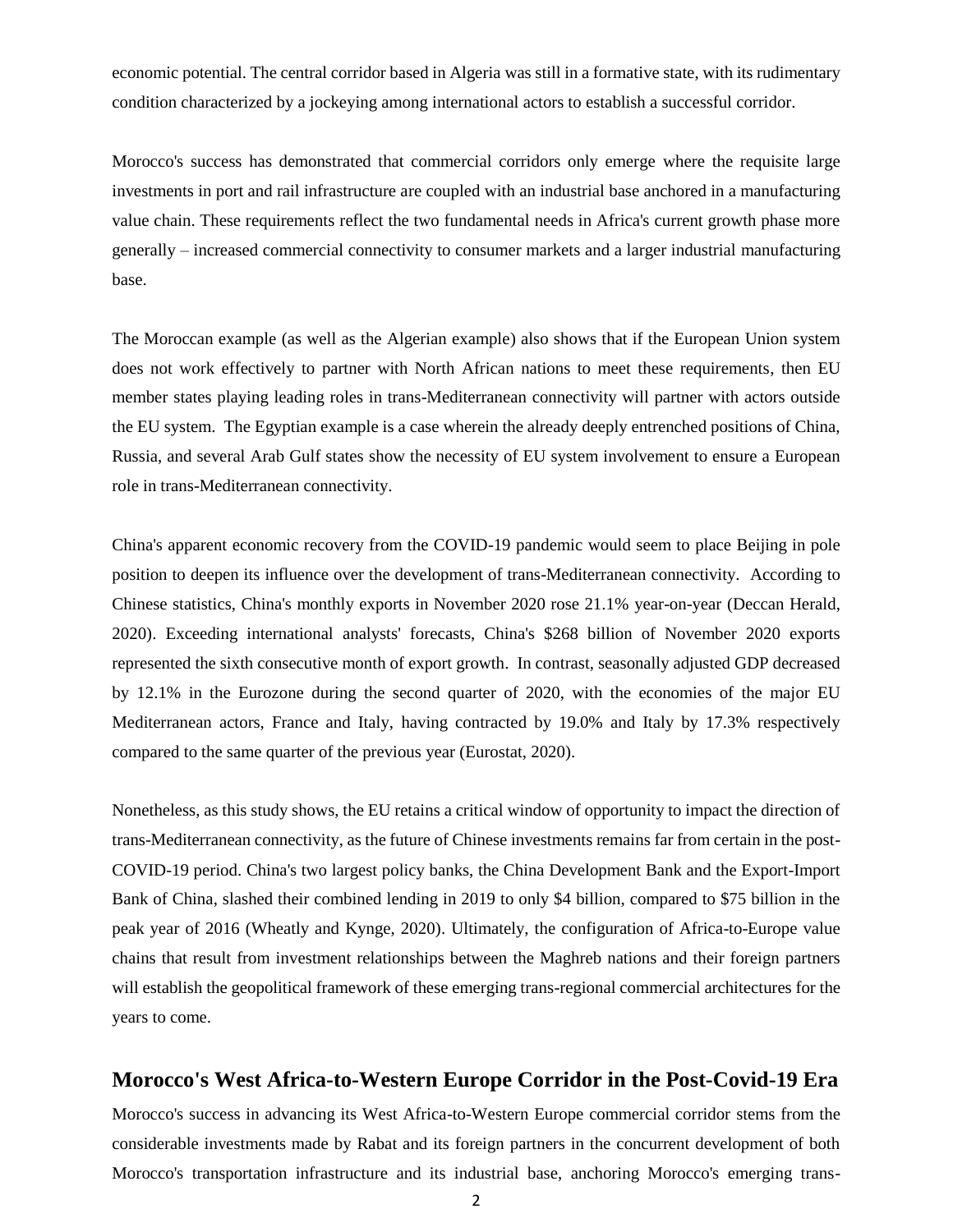Mediterranean commercial connectivity in manufacturing value chains. Morocco's construction of its *al-Boraq* high-speed rail line – Africa's first high-speed rail transportation – has established Morocco's unrivaled position as an Africa-to-Europe commercial corridor. The \$2.3 billion, 362 km-long first segment of landmark high-speed line was built as a Franco-Moroccan joint venture. The *Boraq* line is linked to Morocco's new state-of-the-art Tanger Med Port on the country's Mediterranean coast, 40 km east of Tangier. In late June 2019, Tanger Med became the Mediterranean's largest port, surpassing Spain's Algeciras and Valencia ports, with a total in container capacity of 9 million twenty-foot equivalent units (TEU). The \$1.5 billion capacity expansion was supported by considerable Chinese investment (CMG, 2017), but China has so far failed to capitalize on the investment as Beijing has been unsuccessful in establishing an independent manufacturing chain in Morocco (Tanchum, 2020c).

The importance of integrating infrastructure investment with industrial manufacturing chains is illustrated by Morocco's successful automotive industry, producing over 700,000 vehicles per year and serving as the centerpiece of the country's West Africa-to-Western Europe Corridor.In 2012, Groupe Renault established a second Moroccan manufacturing plant in Tangier to benefit from the expanded Tanger Med Port and the rail link to it, producing its millionth vehicle within five years. Europe's third largest automaker presently sends six trainloads of Renault vehicles daily from its Tangier factory to the Tanger Med port for shipment (Berrada, 2019). In June 2019, French automobile manufacturer Groupe PSA, Europe's second largest automaker, opened a manufacturing plant in Kénitra, north of Rabat, because of the *Boraq* high-speed rail link to the Tanger Med port (Ennaji, 2019). In early 2019, automotive sectors sales accounted for 27.6 percent of Morocco's exports (Groupe Société Générale, 2020).

Morocco's present vehicle production led by French manufacturers Groupe Renault and Groupe PSA, is supported by approximately 200 international suppliers operating their own manufacturing plants in the country, including major firms headquartered in Germany, France, Italy, Spain, and Belgium. Some Chinese manufacturers are using the opportunity of Groupe PSA's new car manufacturing plant in Kénitra to integrate into the French-led European value chain, such as CITIC Dicastal, which is establishing \$400 million plant in Kénitra, with a capacity to produce 6 million pieces annually to supply parts to PSA Groupe (Tanchum, 2020c).

Morocco continues to extend the *Boraq* line as part of its programme to create 1,500 km of additional highspeed rails links, which are already forming the overland transportation backbone of a France-led, Africato-Europe industrial chain. Rabat's highest strategic priority is to extend a high-speed rail link to Lagouira (La Güera) in the southernmost point of the Western Sahara region, which Morocco considers its Southern Provinces. Running from Morocco's Tanger Med Port across and down the length of the Atlantic coast to the Mauritanian border, the Tangier-Lagouira line will create a high-speed commercial transportation corridor from the shores of the western Mediterranean to the border of West Africa.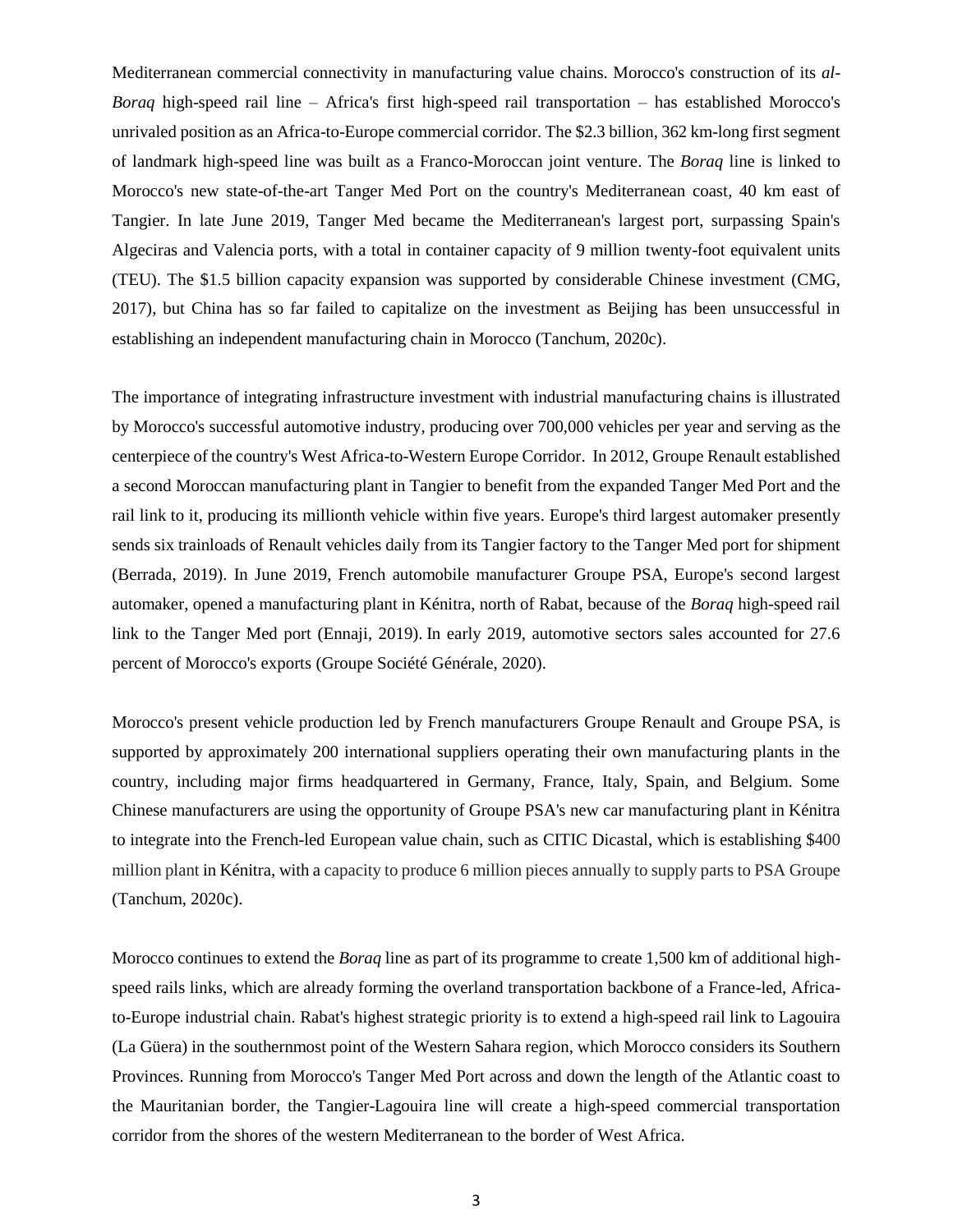The *Boraq* high-speed rail line, as a French-Moroccan joint venture, is emblematic of France's role as Morocco's leading foreign investment partner as well as Paris' new push to be seen as a positive changeagent for African economic development. France provided 51% of the financing for the project with Morocco providing another 27%. The remaining 22% of the project was financed by development funds from the United Arab Emirates (UAE), Saudi Arabia, and Kuwait (Moqana, 2018). Along with France, the GCC nations – in particular the UAE – have been mainstays of foreign investment in Morocco. The *Boraq*  line reflects the fact that France's main partners in facilitating Morocco's transformative infrastructure development are the UAE, Saudi Arabia, and other GCC states. The EU27 collectively is Morocco's largest trade partner, accounting for 55% of Morocco's 2019 total bilateral trade volume. Nonetheless, France's principal partners for strategic economic engagement with Morocco are Abu Dhabi and Riyadh, not Madrid, Rome, or even Berlin.

Morocco's economy is projected to undergo a 6.3% contraction (World Bank, 2020), but the contraction could be worse depending on the depth and duration of the contraction of the EU27 economy. The EU27 comprises 58% of Morocco's export market and 70% of its tourism industry, while also accounting for 59% of Morocco's foreign direct investment (FDI) (Chtatou, 2020). China's attempt to establish its own industrial chain in Morocco by setting up an electric vehicle manufacturing plant has so far remained stalled (Tanchum, 2020c). However, the successful creation of an electric vehicle manufacturing chain would significantly alter China's position in the West Africa-to-Western Europe corridor.

France remains bereft of European partners willing to play a strategic role in Morocco's infrastructure development. Morocco is well-suited for electric vehicle manufacturing and hydrogen production, both of which are EU priorities. In the absence of strategic coordination in Morocco between France and other EU members or with the EU system, Morocco's Africa-to-Europe corridor will increasingly depend on the strategic relationship between France and its Arab Gulf partners. Instead of the EU's "five partnerships" framework for African development, the confluence of strategic interests among Rabat, Paris, Abu Dhabi and Riyadh will set the terms for Morocco's West Africa-to-Western Europe commercial corridor.

### **Covid-19 and the Competition for a Central Maghreb Corridor**

The efforts to develop a Europe-to-Africa corridor through the Central Maghreb presently revolve around Algeria's road connectivity within the Trans-African Highway system, starting in the country's capital Algiers. The recently formed Turkey-Italy-Tunisia transportation network that slices across the centre of the Mediterranean, creating an arc of commercial connectivity from the Maghreb to the wider Black Sea is currently the leading aspirant to form a Europe-to-Africa corridor via the central Maghreb that utilizes Algeria's connectivity. However, the main challenge emerging to Turkey-Italy-Tunisia network is being posed by China's effort to construct *El Hamdania*, a large-scale transshipment port in Cherchell.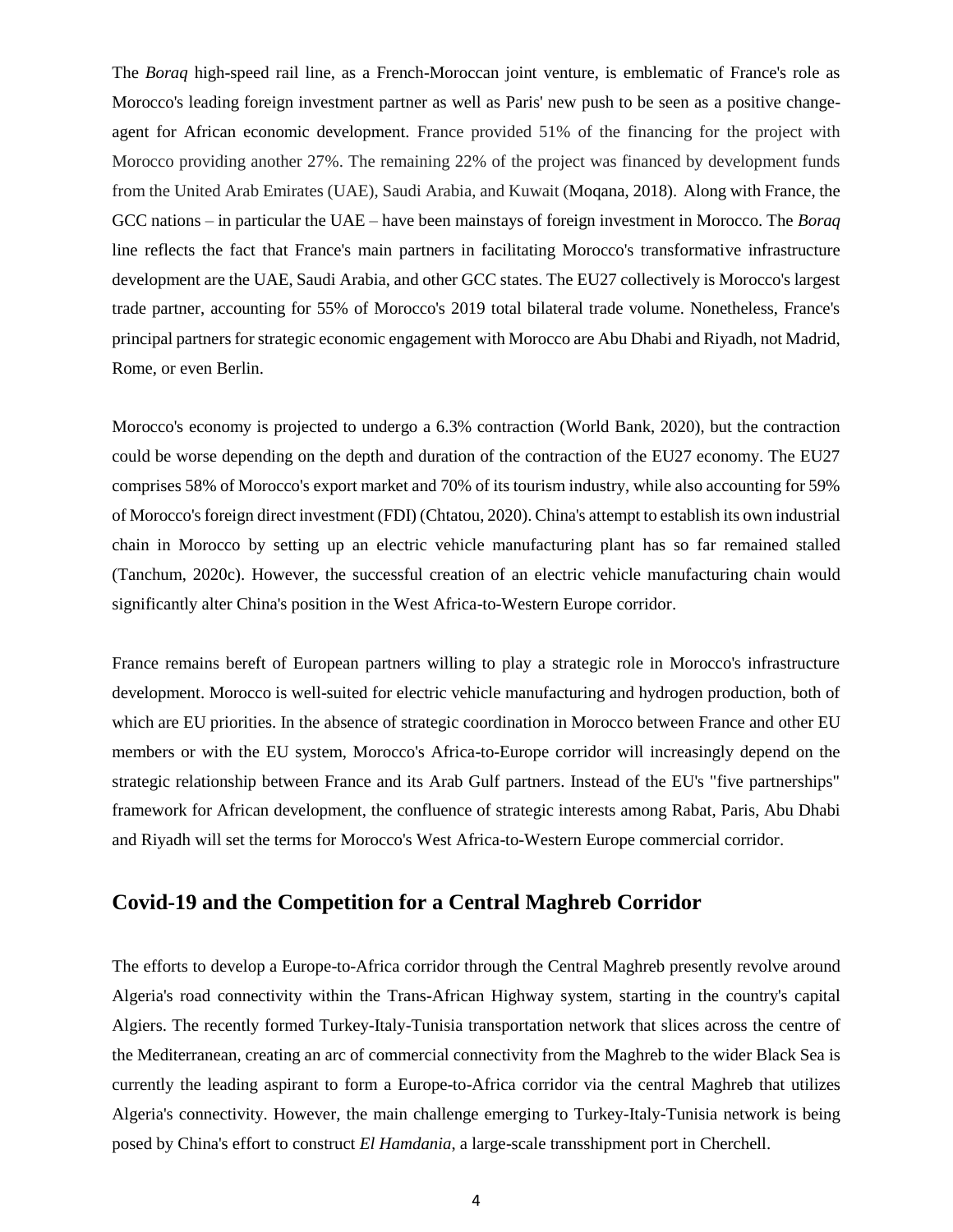The Turkey-Italy-Tunisia network's central hub is Italy's deep-sea port of Taranto located on the Italian peninsula's southern tip in the strategic heart of the Mediterranean Sea. Managed by Turkish port operator Yilport, the Taranto port began servicing the Turkey-Italy-Tunisia network in early July 2020. The Taranto-Tunisia segment of the network simultaneously forms the core link of a potential Europe-to-Africa commercial transportation corridor, by connecting North Africa's coast to the major markets and manufacturing centres of Italy, Germany, and northern Europe via Italy and Europe's high-speed rail systems. From Tunisia's Bizerte port, the corridor can also link by highway to Algiers, the Mediterranean coastal terminal for the Trans-Saharan Highway (Route 2 in the Trans-African Highway (TAH) system), potentially extending the Italy-to-Tunisia corridor southward into West Africa as far as Lagos, Nigeria.

The Turkey-Italy-Tunisia network is a multi-modal transportation route whose Europe-to-Africa segment extends from the network's central node at Taranto to Malta and then the port of Bizerte in Tunisia. The Taranto-Malta maritime link is also supported by the European Union as the southernmost link in the EU's own "Scandinavian-Mediterranean Corridor," one of the nine core network corridors of the European Commission's Trans-European Transportation Network, or TEN-T, programme. TEN-T's Scandinavian-Mediterranean Corridor is the EU's central north-south transportation artery, a route spanning the Scandinavian peninsula, Denmark, Germany, Austria, Italy, and Malta. Because the Turkey-Italy-Tunisia network's Taranto-Malta segment was previously designated as TEN-T's Scandinavian-Mediterranean corridor's southern terminal link, Turkey could become the operator of the hub of what may become the most prized Europe-to Africa corridor. By interconnecting the EU's Scandinavian-Mediterranean Corridor with Africa's Algeria-to-Nigeria Trans-Saharan Highway, the Turkey-Italy-Tunisia network's Italy-Tunisia segment potentially forms the vital link for the creation of a mega-corridor spanning Europe and Africa from  $60^{\circ}$  N. latitude to  $6^{\circ}$  N. latitude.

The Turkish port operator Yilport Holding has been assembling the transformative connectivity of the Turkey-Italy-Tunisia network (Tanchum, 2020b)**.** On July 30, 2019, Yilport committed to an investment of a total of €400 million for Taranto's renovation and expansion to 4 million TEU by 2028 (Louppova, 2018). CMA CGM, the world's fourth largest container transportation company, in which Yilport's chairman is a 24% stakeholder, began service to the Taranto port on July 10, 2020. CMA CGM's TURMED service now links Taranto and Tunisia via Malta's Freeport Terminal at the Marsaxlokk port operated by Yilport, which is majority-owned and operated by Yilport Holding. Roughly equidistant between Taranto and Tunis, Yilport's Malta terminal forms an important logistics centre for the Africa-to-Europe segment of the Turkey-Italy-Tunisia corridor.

With its general focus on Italo-Tunisian-Algerian energy interconnectivity, Italy has literally laid the groundwork for the expansion of the Turkey-Italy-Tunisia corridor's extension to Algeria through the involvement of Italy's leading construction firms, such as ITALCONSULT and Anas International, Algeria's mega-project East-West highway traversing the entire length of Algeria parallel to the country's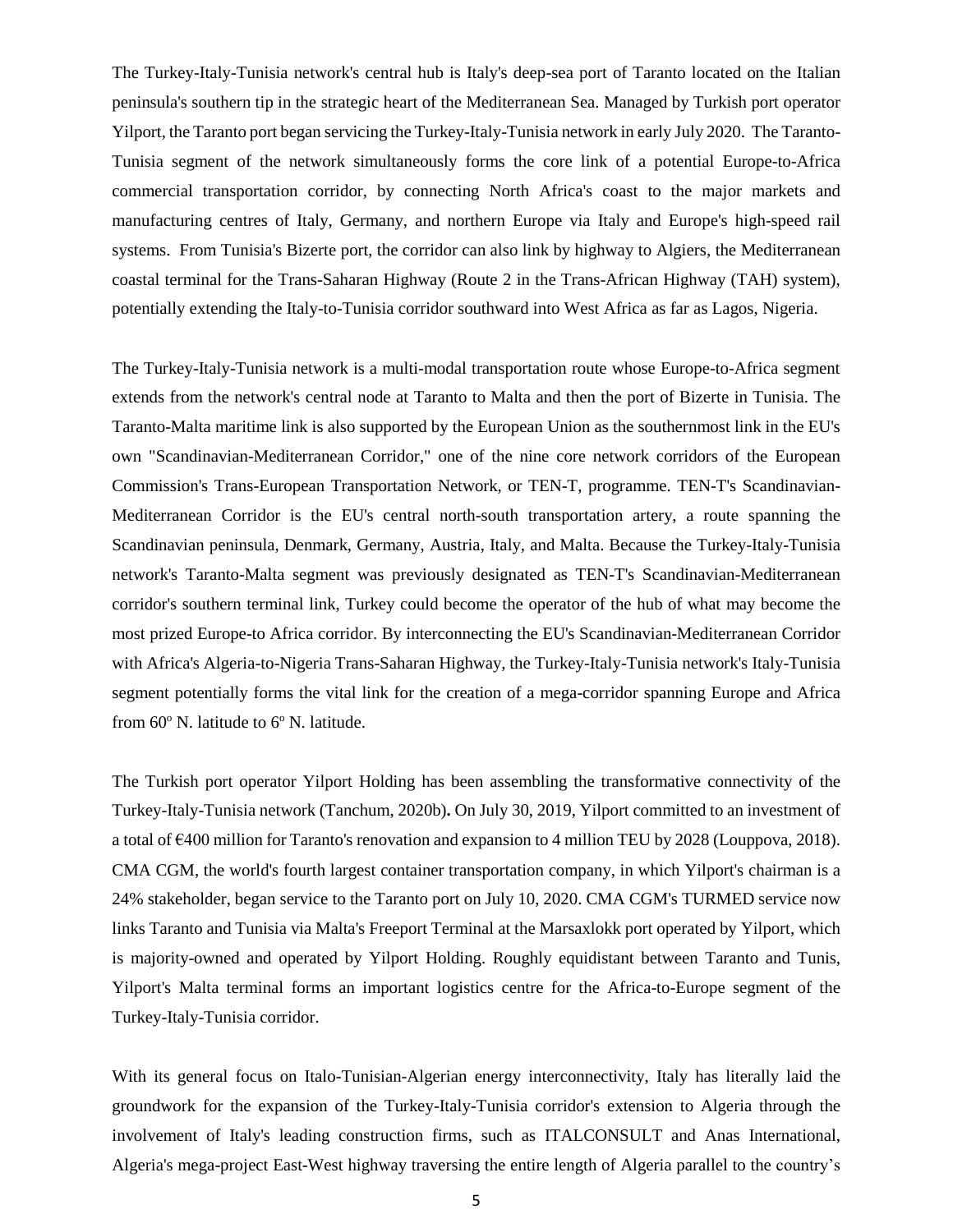coast. Without having coupled Algeria's transportation infrastructure development with investmentsin local industrial production linked to a manufacturing value chain, Italy's role in Algeria's commercial connectivity remains far from certain as Turkey's military presence in Libya is increasing Ankara's political and economic clout in neighboring Tunis and Algiers.

Turkey has made a strong inroads in Algeria through \$3.5 billion dollars of investments, ranking Turkey as one of the country's top foreign investors (Tanchum, 2020b). One month into Turkey's game-changing Libya intervention, Turkey's President Recep Tayyip Erdoğan visited Algeria on January 26, 2020, where he announced the goal of raising Turkey-Algeria bilateral trade to \$5 billion. Declaring Algeria as "one of our strategic partners in North Africa," during his January 2020 visit, Erdoğan explained, "Algeria is one of Turkey's most important gateways to the Maghreb and Africa" (Hürriyet Daily News, 2020). Italy's position in Tunisia is being undermined by the sizable investments of Turkey's strategic partner, Qatar, whose approximately \$3 billion of investments (Gulf Times, 2020) ranks it as Tunisia's second largest investor, behind France but leapfrogging ahead of both Italy and Germany (Tanchum, 2020b).

While the Turkey-Qatar partnership has gained economic and political influence in the central Maghreb, it has not secured a dominant position in the development of central Africa-to Europe corridor either. Bizerte and Tunisia's five other medium-sized ports, do not provide an economy of scale to sustain an economic corridor. With an expected 20% contraction of the Tunisian economy in 2020 (Asala, 2020), it remains unclear when construction will begin on Tunisia's proposed deep-sea port at Enfidha. In the absence of a modern deep-sea port, the Turkey-Italy-Tunisia network could become a sub-system in China's Belt and Road Inititiative (BRI) architecture.

The incorporation of the Turkey-Italy-Tunisia network into a BRI-oriented central corridor may be accomplished with China's construction of El Hamdania port in the Algerian municipality of Cherchell. Following China's CITIC Construction's success in building most of Algeria's East-West highway, Algiers inked a deal in 2016 with the China State Construction Engineering Corporation and the China Harbor Engineering Company to construct El Hamdania as a massive transshipment port located about 60 km west of Algiers (Bonface, 2016). With a container capacity of 6.5 million TEU, El Hamdania could function as the hub of an Africa-to-Europe corridor linked to the Taranto port.

In July 2019, the Algerian government ratified and confirmed by presidential decree its September 2018 Memorandum of Understanding with China in which Algeria agreed to participate in Beijing's BRI programme (Xinhua, 2019b). Slowed but not deterred by the COVID-19 pandemic, nor Algeria's changing political environment, Beijing's China International Development Cooperation Agency signed, on 11 October 2020, an economic and technical cooperation agreement with Algiers to deepen Algeria's BRI participation (APS, 2020). Nonetheless, requiring seven years of construction at a current estimated cost of \$6 billion (Agenzia Nova 2020), whether and when El Hamdania will actually be completed remains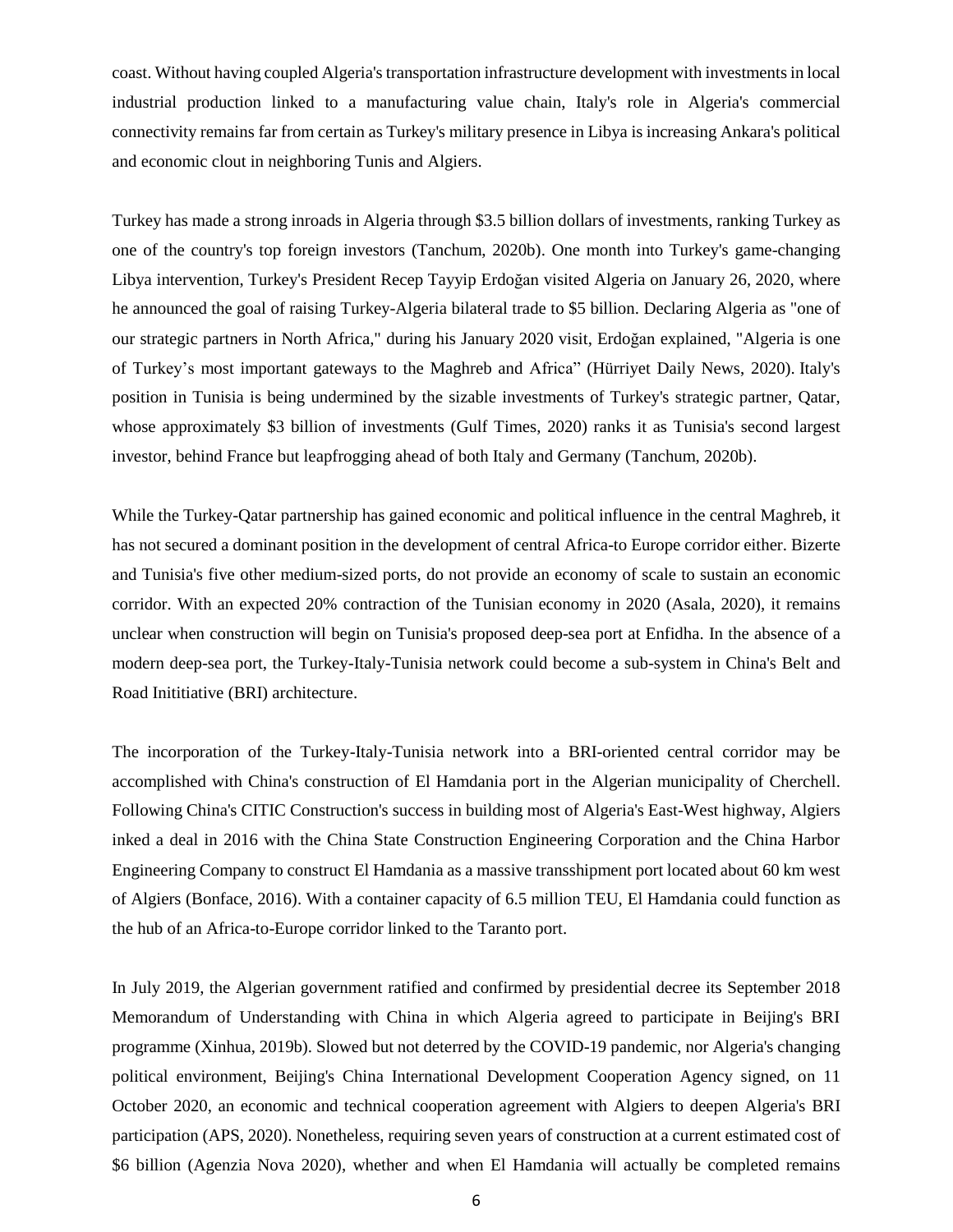uncertain, as Algeria's economy has been forecasted to contract by 5.5% in 2020 (IMF, 2020) forcing a reduction of the planned investments of its state-owned energy company Sonatrach by 50% (Reuters, 2020b).

While a sufficiently strong recovery in energy prices could push Algeria's positive economic growth in 2021, Algiers would require an oil price of \$157.2 to balance its budget. Despite depleting its foreign reserves, Algeria has so far been reluctant to seek assistance from the International Monetary Fund (M'vida, 2020), leaving it more vulnerable to increasing its dependence on China, Russia, and Turkey.

### **Post-COVID-19 Advance of the Eastern Corridor: Egypt and the East Africato-Eastern Mediterranean Corridor-to-Eastern/Central Europe**

With approximately 103 million inhabitants, Egypt has the largest population of any Mediterranean nation and the third largest in Africa. Egypt is progressing toward becoming a hub for an East Africa-to-Eastern Mediterranean commercial transportation corridor that connects to the European mainland at the massive Chinese-run transshipment port in Piraeus, Greece. Piraeus' port operator China Ocean Shipping Company (COSCO) provides freight rail service through the Balkans and Central Europe to reach Austria, the Czech Republic, Germany, and Poland, extending the East Africa-to-Eastern Mediterranean corridor to the major markets and manufacturing centres of Eastern and Central Europe.

Egypt has been engaged in a programme to increase its total container capacity of its Mediterranean ports to partner with Piraeus as the dominant transshipment hubs in the Mediterranean basin. China occupies a preeminent position in Egypt's both the operation of Egypt's Mediterranean ports and their capacity expansion. The majority of Egypt's foreign trade is handled by the Alexandria port and its auxiliary El Dekheila port with a combined container capacity of 1.5 TEU. The port is run by the Hong Kong-based Hutchison Port Holdings, as a joint venture between Hutchison, the Alexandria Port Authority, and Saudi Al Blagha Holdings (Mooney, 2016). Hutchison is also developing a 2 million TEU port at the nearby Abu Qir peninsula that will start operations in 2022 (Egypt Today, 2019). The 5.4 million TEU Suez Canal Container Terminal (SCCT) at East Port Said is owned by APM (55%) and COSCO (20%) with the remaining 25% stake split among the Suez Canal Authority, the National Bank of Egypt, and Egyptian private sector participants. The SCCT services the entire Suez Canal Economic Zone mega-project in which China is the largest investor (Xinhua, 2019b).

The emerging East Africa-to-Eastern Eastern Mediterranean commercial corridor centered in Egypt is a multi-modal corridor whose African segment will be primarily based on rail connectivity as Cairo has prioritised shifting its commercial transportation from road to rail (Dornier, 2019). Egypt is creating rail connectivity with Sudan that could forge a new north-south rail corridor with the White Nile countries with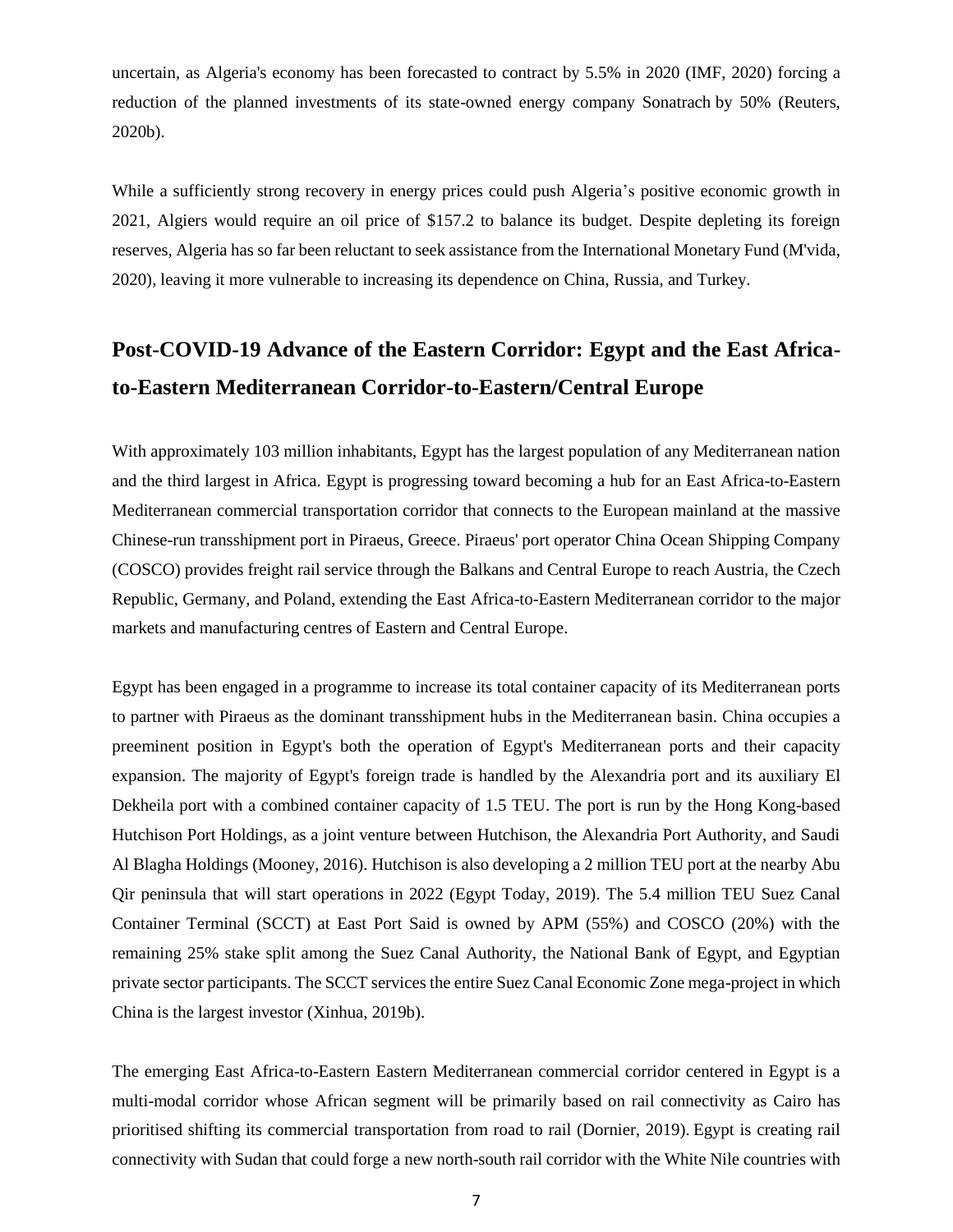whom Egypt is more closely aligned, extending southward to Egypt's partner Tanzania and the other East African countries of the wider Lake Victoria basin. This development has been facilitated by Egypt's warming relation with the new Sudanese government after the April 2019 ouster of Sudan's former strongman Omar al-Bashir and the multibillion-dollar support provided to Sudan's new government by Egypt's close strategic partners the UAE and Saudi Arabia (Abdelaziz, 2019).

On 25 October 2020, Egypt and Sudan signed a new transportation connectivity agreement that will create modern rail connections between Egypt and Sudan (Egypt Today, 2020). The first rail link of the project will be constructed with funding from the Kuwait Fund for Economic Development and will run from Egypt's southern city of Aswan to the Sudanese border town of Wadi Halfa, which presently is the northern terminus of Sudan's rail line from the country's capital Khartoum. Combined with the eventual upgrade and completion of South Sudan's rail links between its borders with Sudan and Uganda, Egypt will preside over a rail corridor that links the booming economies of East Africa to Eastern Mediterranean coast. With maritime connectivity from Egypt's ports to Piraeus, Egypt will become the multi-modal hub for a commercial corridor extending from East Africa to Eastern and Central Europe via the Eastern Mediterranean.

China's construction of a high-speed rail line from Egypt's Red Sea port of Sokhna to its Mediterranean port at Alexandria will accelerate the development of rail transportation as the major land component of an East Africa-Eastern Mediterranean corridor. The \$9 billion tender was awarded in September 2020 to a Sino-Egyptian consortium led by the China Civil Engineering Construction Corporation (Egypt Independent, 2020). Although European firms such as Thales and Siemens have been involved with upgrading Egypt's rail system, China is playing the most strategic role in Egypt's transportation connectivity.

Still, China has not developed a production base in Egypt anchored in manufacturing value chains to dominate the commercial landscape in Egypt despite its participation in the special economic zone created under Cairo's Sustainable Development Strategy: Vision 2030. There remains a great opportunity for Europe to assume a strategic leadership role in the development of the East Africa-to-Eastern Mediterranean corridor through EU incentivization of European businesses to opening of manufacturing plants in key sectors in Egypt. Already with a surplus electricity generation capacity of over 10 GW, Egypt is one of the Mediterranean best suited nations for hydrogen production. Cairo's plans for an ambitious 61 GW of installed capacity from renewable energy resources – 32 GW from photovoltaic solar power, 12 GW from concentrated solar power, and 18 GW from wind power (Tanchum, 2020a), could make Egypt one of the world's leading green hydrogen producers.

Despite the COVID-19 pandemic, Egypt's Ministry of Finance forecasts that the Egyptian economy will grow 3.3% in fiscal year 2020-21 (Reuters, 2020a). The June 2020 staff-level agreement between Egypt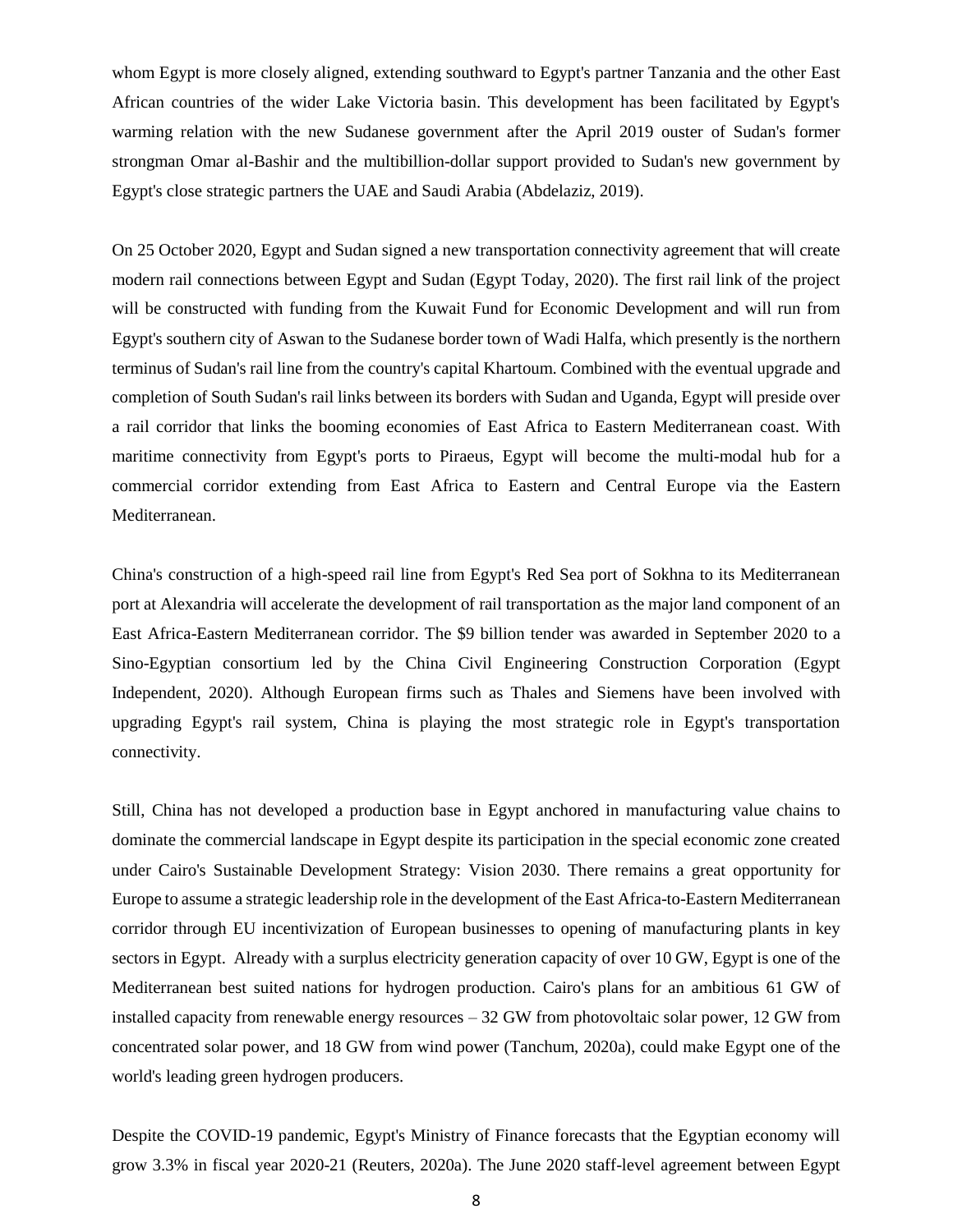and the IMF on a \$5.2 billion stand-by arrangement to offset COVID-19's adverse economic impact will help ensure that the Egyptian energy juggernaut maintains momentum. Additionally, the Egypt-IMF agreement was bolstered by a subsequent \$2 billion loan coordinated by UAE-based lenders Emirates NBD Capital and First Abu Dhabi Bank (CGTN Africa, 2020). Egypt's large labor supply and consumer market, along with its ample energy resources, may make the eastern corridor the most attractive investment among the three trans-Mediterranean corridors in the immediate post-COVID-19 period.

#### **Conclusions**

North Africa's leading foreign partners in trans-Mediterranean commercial connectivity will be the countries that invest in infrastructure that is directly tied to Africa-to-Europe manufacturing value chains. On 9 March 2020, the European Commission and the High Representative of the Union issued a joint proposal for "a new comprehensive EU strategy with Africa," based on a program of 'five partnerships' for 1) green transition and energy access; 2) digital transformation; 3) sustainable growth and jobs; 4) peace and governance; and 5) migration and mobility. For the European Union to realise its ambition to partner with Africa based on the five partnerships framework, the EU system must materialize its values-based approach through European investments in trans-Mediterranean connectivity that create local manufacturing that participates in European value chains. In the absence of coherent European Union system policy to incentivize EU member states and European firms to cooperate in effectively partnering with North African nations, leading EU member states will partner with actors outside the union to create Africa-to-Europe corridors. Any space left by the European Union in the development of trans-Mediterranean connectivity will be filled by China, Russia, Turkey and the GCC States.

The EU system should incentivize closer coordination among member states and European firms to make investments on a strategically significant scale in transportation connectivity and in manufacturing facilities that will utilize that commercial connectivity in European manufacturing value chains. While EU values, often manifested through regulatory systems, are viewed by the Union as one of its primary contributions, these will be more readily accepted when adopted by European firms operating manufacturing production facilities in North Africa.

Automative manufacturing is one of the key growth sectors for North Africa and trans-Mediterranean connectivity. The EU should promote green transition through incentivizing European electric vehicle manufacturers to open production facilities in Morocco, Algeria, or Egypt to employ North Africans. North African countries are expanding their power production capacity from renewable resources as well as their infrastructure for the storage and transport of liquified natural gas. The EU should take the lead in developing the potential of newly emerging trans-Mediterranean hydrogen geographies through incentivizing European-African joint ventures in hydrogen production from renewable energy resources and the infrastructure for hydrogen storage and transport.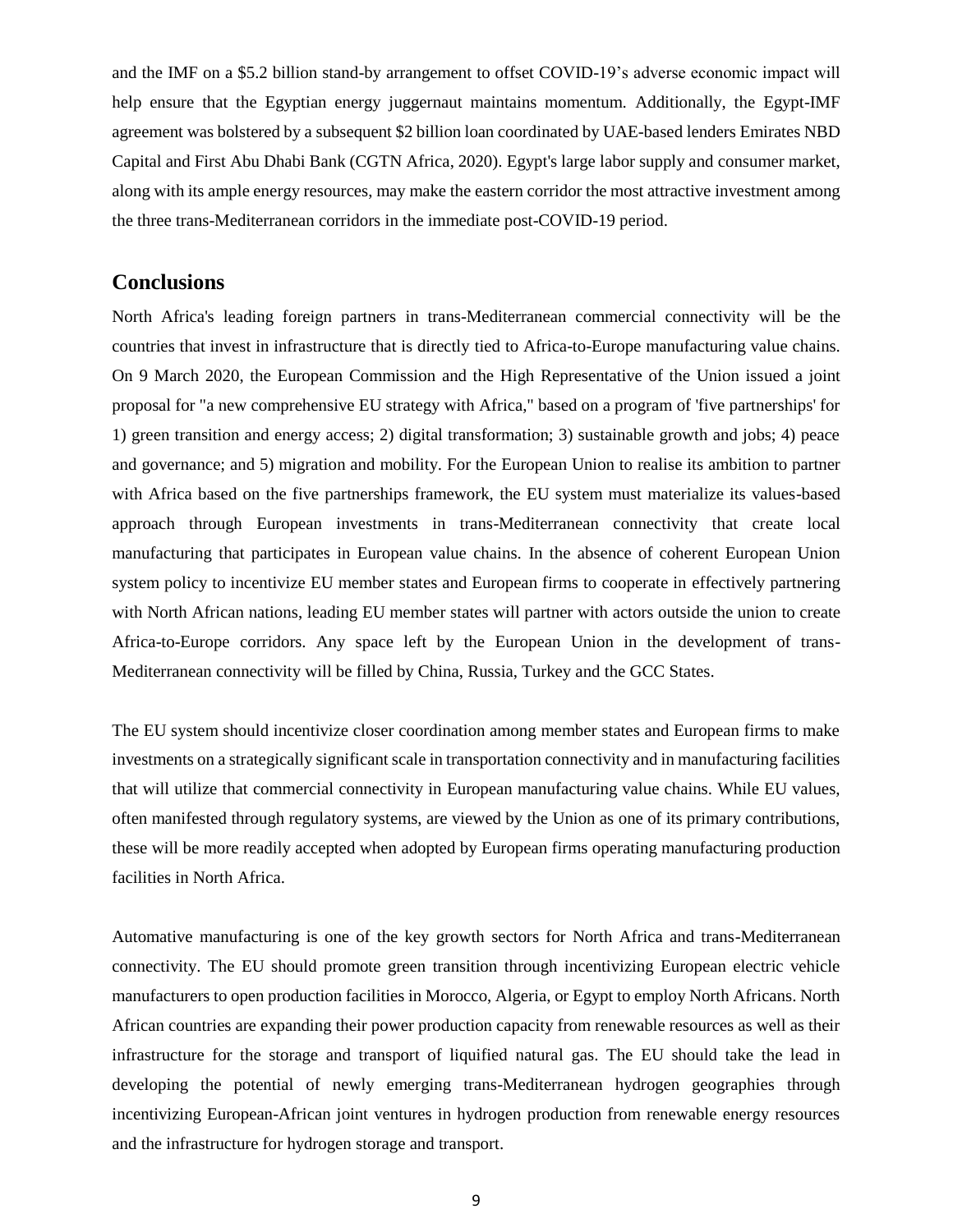The absence of EU partnerships with North African nations on a strategically significant scale will likely result in trans-Mediterranean connectivity that neither represents European values nor serves Europe's interests. The European Union's window of opportunity is now in the immediate post-COVID-19 period. The implementation of a robust partnership between the European Union and North Africa that produces Africa-to-Europe value chains will result in trans-regional architectures of commercial connectivity based on the values of the five partnerships framework that will operate for generations beyond the pandemic.

#### **References**

**Abdelaziz, K. (2019, 21 April).** Saudi Arabia, UAE to send \$3 billion in aid to Sudan. *Reuters*. Retrieved from [https://www.reuters.com/article/us-sudan-protests/saudi-arabia-uae-to-send-3-billion-in-aid-to](https://www.reuters.com/article/us-sudan-protests/saudi-arabia-uae-to-send-3-billion-in-aid-to-sudan-idUSKCN1RX0DG)[sudan-idUSKCN1RX0DG](https://www.reuters.com/article/us-sudan-protests/saudi-arabia-uae-to-send-3-billion-in-aid-to-sudan-idUSKCN1RX0DG)

**Agenzia Nova (2020, 10 October).** Infrastrutture: Tanchum (Aies) a "Nova", porto di Hamdania progetto win-win per Algeria e Cina. *Agenzia Nova*. Retrieved from

[https://www.agenzianova.com/a/5f7d82ada87644.05066204/3131170/2020-10-07/infrastrutture-tanchum](https://www.agenzianova.com/a/5f7d82ada87644.05066204/3131170/2020-10-07/infrastrutture-tanchum-aies-a-nova-porto-di-hamdania-progetto-win-win-per-algeria-e-cina/linked)[aies-a-nova-porto-di-hamdania-progetto-win-win-per-algeria-e-cina/linked](https://www.agenzianova.com/a/5f7d82ada87644.05066204/3131170/2020-10-07/infrastrutture-tanchum-aies-a-nova-porto-di-hamdania-progetto-win-win-per-algeria-e-cina/linked)

**APS (2020).** Algeria, China ink economic and technical cooperation agreement. *APS*. Retrieved from <http://www.aps.dz/en/economy/36083-algeria-china-inks-economic-and-technical-cooperation-agreement>

**Asala, K. (2020).** Tunisia's economic crisis amidst the COVID-19 pandemic. *Africa News*. Retrieved from <https://www.africanews.com/2020/10/10/tunisia-s-economic-crisis-amidst-the-covid-19-pandemic/>

**Berrada, E. (2019, 7 August).** Morocco now has the largest capacity for shipping containers in the Mediterranean. *The Africa Report*. Retrieved from [https://www.theafricareport.com/16021/tanger-meds](https://www.theafricareport.com/16021/tanger-meds-rachid-houari-says-morocco-offers-the-largest-capacity-for-shipping-containers-in-the-mediterranean/)[rachid-houari-says-morocco-offers-the-largest-capacity-for-shipping-containers-in-the-mediterranean/](https://www.theafricareport.com/16021/tanger-meds-rachid-houari-says-morocco-offers-the-largest-capacity-for-shipping-containers-in-the-mediterranean/)

**Bonface (2016, 5 April).** China to construct mega sea port in Algeria. *Construction Review*. Retrieved from [https://constructionreviewonline.com/2016/01/china-construct-mega-sea-port](https://constructionreviewonline.com/2016/01/china-construct-mega-sea-port-algeria/#:~:text=Algeria)[algeria/#:~:text=Algeria's%20Transport%20Ministry%2C%20China%20State,center%20transshipment%](https://constructionreviewonline.com/2016/01/china-construct-mega-sea-port-algeria/#:~:text=Algeria) [20port%20of%20Cherchell.](https://constructionreviewonline.com/2016/01/china-construct-mega-sea-port-algeria/#:~:text=Algeria)

**CGTN Africa (2020, 31 August).** Egypt signs \$2 billion loan with regional international banks. *CGTN Africa*. Retrieved from [https://africa.cgtn.com/2020/08/31/egypt-signs-2-billion-loan-with-regional](https://africa.cgtn.com/2020/08/31/egypt-signs-2-billion-loan-with-regional-international-banks/)[international-banks/](https://africa.cgtn.com/2020/08/31/egypt-signs-2-billion-loan-with-regional-international-banks/)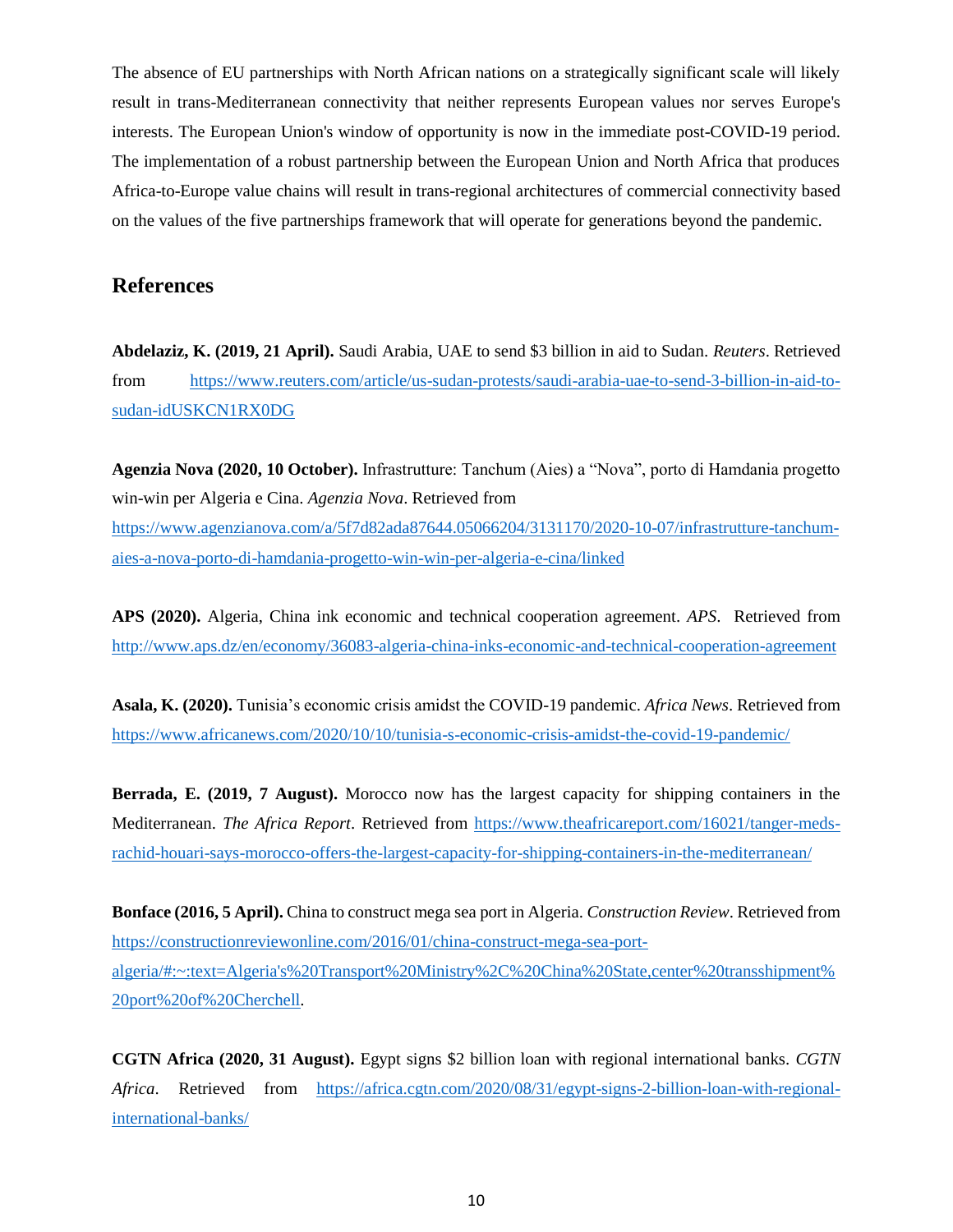**Chtatou, M. (2020, 23 April).** Coronavirus in Morocco: economic and social implications. *The Washington Institute for Near East Policy*. Retrieved from [https://www.washingtoninstitute.org/fikraforum/view/Coronavirus-Morocco-Economic-Social-impact-](https://www.washingtoninstitute.org/fikraforum/view/Coronavirus-Morocco-Economic-Social-impact-COVID19)[COVID19](https://www.washingtoninstitute.org/fikraforum/view/Coronavirus-Morocco-Economic-Social-impact-COVID19)

**CMG (2017, 5 May).** Chairman Li Jianhong Visits TANGER. *China Merchants Group*. Retrieved from [https://www.cmhk.com/home/a/2017/h07/a34075\\_34173.shtml?1](https://www.cmhk.com/home/a/2017/h07/a34075_34173.shtml?1)

**Deccan Herald. (2020, 7 December).** China exports surge by forecast-beating 21.1% in November. *Deccan Herald*. Retrieved from [https://www.deccanherald.com/business/business-news/china-exports](https://www.deccanherald.com/business/business-news/china-exports-surge-by-forecast-beating-211-in-november-924440.html)[surge-by-forecast-beating-211-in-november-924440.html](https://www.deccanherald.com/business/business-news/china-exports-surge-by-forecast-beating-211-in-november-924440.html)

**Dornier (2019).** Business Line Mobility advising Egyptian National Railways. *Dornier Consulting*. Retrieved from [https://www.dornier-consulting.com/en/business-line-mobility-advising-egyptian](https://www.dornier-consulting.com/en/business-line-mobility-advising-egyptian-national-railways/)[national-railways/](https://www.dornier-consulting.com/en/business-line-mobility-advising-egyptian-national-railways/)

**Ennaji, K. (2019, 20 June).** PSA Kenitra Plant Officially Opens. *Morocco World News*. <https://www.moroccoworldnews.com/2019/06/276284/psa-kenitra-plant-officially/>

**Egypt Independent (2020, 5 September).** Egyptian-Chinese consortium wins bid to construct Egypt's first electric high-speed rail. *Egypt Independent*, Retrieved from [https://egyptindependent.com/egyptian](https://egyptindependent.com/egyptian-chinese-consortium-wins-bid-to-construct-egypts-first-electric-high-speed-rail/)[chinese-consortium-wins-bid-to-construct-egypts-first-electric-high-speed-rail/](https://egyptindependent.com/egyptian-chinese-consortium-wins-bid-to-construct-egypts-first-electric-high-speed-rail/)

**Egypt Today (2020, 25 October).** Egypt, Sudan sign railway cooperation document. *Egypt Today*. Retrieved from [https://www.egypttoday.com/Article/3/93495/Egypt-Sudan-sign-railway-cooperation](https://www.egypttoday.com/Article/3/93495/Egypt-Sudan-sign-railway-cooperation-document)[document](https://www.egypttoday.com/Article/3/93495/Egypt-Sudan-sign-railway-cooperation-document)

**Egypt Today (2019, 7 August).** Sisi witnesses signing of MoU in Abu Qir Port. *Egypt Today*. Retrieved from

<https://www.egypttoday.com/Article/1/73665/Sisi-witnesses-signing-of-MoU-in-Abu-Qir-Port>

**Eurostat (2020, 14 August).** GDP down by 12.1% in the euro area and by 11.9% in the EU. *Eurostat*. Retrieved from [https://ec.europa.eu/eurostat/documents/2995521/10545332/2-14082020-AP-](https://ec.europa.eu/eurostat/documents/2995521/10545332/2-14082020-AP-EN.pdf/7f30c3cf-b2c9-98ad-3451-17fed0230b57#:~:text=In%20the%20second%20quarter%20of,office%20of%20the%20European%20Union)[EN.pdf/7f30c3cf-b2c9-98ad-3451-](https://ec.europa.eu/eurostat/documents/2995521/10545332/2-14082020-AP-EN.pdf/7f30c3cf-b2c9-98ad-3451-17fed0230b57#:~:text=In%20the%20second%20quarter%20of,office%20of%20the%20European%20Union)

[17fed0230b57#:~:text=In%20the%20second%20quarter%20of,office%20of%20the%20European%20Un](https://ec.europa.eu/eurostat/documents/2995521/10545332/2-14082020-AP-EN.pdf/7f30c3cf-b2c9-98ad-3451-17fed0230b57#:~:text=In%20the%20second%20quarter%20of,office%20of%20the%20European%20Union) [ion.](https://ec.europa.eu/eurostat/documents/2995521/10545332/2-14082020-AP-EN.pdf/7f30c3cf-b2c9-98ad-3451-17fed0230b57#:~:text=In%20the%20second%20quarter%20of,office%20of%20the%20European%20Union)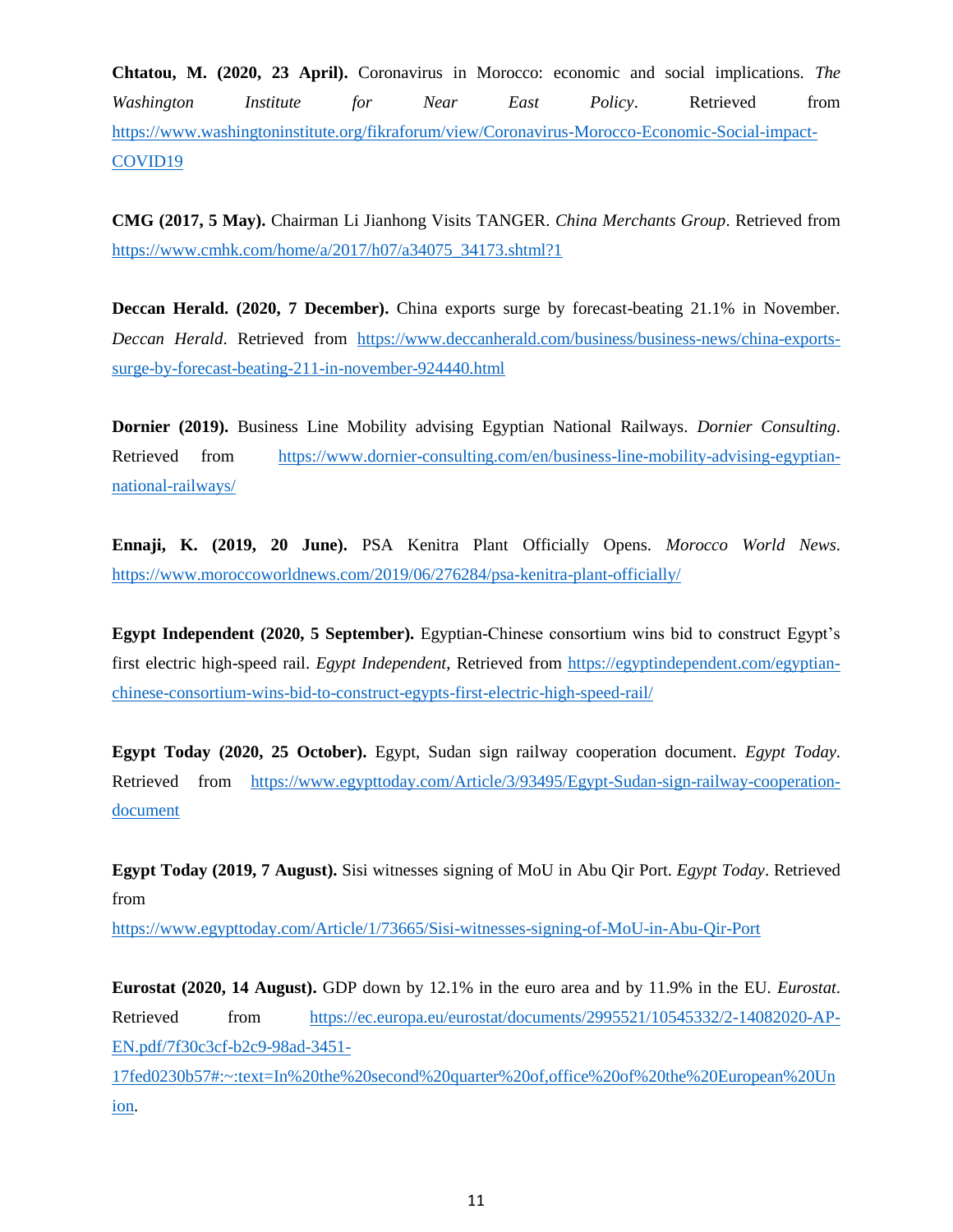**Groupe Société Générale (2020).** Country risk of Morocco: International Trade. *Société Générale*. Retrieved from <https://import-export.societegenerale.fr/en/country/morocco/trade-country-risk>

**Gulf Times (2020, 25 February).** Amir's visit confirms Tunisia's distinguished ties with Qatar. *Gulf* Times. Retrieved from [https://m.gulf-times.com/story/656843/Amir-s-visit-confirms-Tunisia-s-distinguished-ties](https://m.gulf-times.com/story/656843/Amir-s-visit-confirms-Tunisia-s-distinguished-ties-with-Qatar)[with-Qatar](https://m.gulf-times.com/story/656843/Amir-s-visit-confirms-Tunisia-s-distinguished-ties-with-Qatar)

**Hürriyet Daily News (2020, 27 January).** Turkey, Algeria aim for \$5 billion trade. *Hürriyet Daily News*. Retrieved fro[m https://www.hurriyetdailynews.com/turkey-algeria-aim-for-5-billion-trade-151454](https://www.hurriyetdailynews.com/turkey-algeria-aim-for-5-billion-trade-151454) IMF (2020). Algeria. *International Monetary Fund*. Retrieved from <https://www.imf.org/en/Countries/DZA>

**Louppova, J. (2018, 6 August).** Yilport on the way to Italy. *Port Today*. Retrieved from <https://port.today/yilport-develop-taranto-container-terminal/>

**M'vida, A. (2020, 22 October).** Algeria: Abdelmadjid Tebboune son forced to call on IMF? *The Africa Report*. Retrieved from [https://www.theafricareport.com/47078/algeria-abdelmadjid-tebboune-soon](https://www.theafricareport.com/47078/algeria-abdelmadjid-tebboune-soon-forced-to-call-on-imf/)[forced-to-call-on-imf/](https://www.theafricareport.com/47078/algeria-abdelmadjid-tebboune-soon-forced-to-call-on-imf/)

**Mooney, T. (2016, 9 March).** Hutchison buys stake in Egypt terminal operator. *JOC*. Retrieved from [https://www.joc.com/port-news/terminal-operators/hutchison-port-holdings/hph-buys-stake-egypt](https://www.joc.com/port-news/terminal-operators/hutchison-port-holdings/hph-buys-stake-egypt-terminal-operator_20160309.html)[terminal-operator\\_20160309.html](https://www.joc.com/port-news/terminal-operators/hutchison-port-holdings/hph-buys-stake-egypt-terminal-operator_20160309.html)

**Moqana, L. (2018, 16 November).** Moroccan King, French President Inaugurate Al Boraq High Speed Train. *Asharq Al-Awsat*. Retrieved from [https://english.aawsat.com//home/article/1465551/moroccan](https://english.aawsat.com/home/article/1465551/moroccan-king-french-president-inaugurate-al-boraq-high-speed-train)[king-french-president-inaugurate-al-boraq-high-speed-train](https://english.aawsat.com/home/article/1465551/moroccan-king-french-president-inaugurate-al-boraq-high-speed-train)

**Porter, J. (2019).** The Interview: Robert Yildirim. *Lloyd's List*. Retrieved from <https://lloydslist.maritimeintelligence.informa.com/LL1127615/The-Interview-Robert-Yildirim>

**Reuters (2020a, 9 November).** UPDATE 2-Egypt expects 3.3% economic growth in 2020/21 fiscal year. *Reuters*. Retrieved from [https://uk.reuters.com/article/egypt-economy/update-2-egypt-expects-3-3](https://uk.reuters.com/article/egypt-economy/update-2-egypt-expects-3-3-economic-growth-in-2020-21-fiscal-year-idUKL8N2HV7I0) [economic-growth-in-2020-21-fiscal-year-idUKL8N2HV7I0](https://uk.reuters.com/article/egypt-economy/update-2-egypt-expects-3-3-economic-growth-in-2020-21-fiscal-year-idUKL8N2HV7I0)

**Reuters (2020b, 22 March).** Algeria to cut spending and energy investment, delay projects. *Reuters*. Retrieved fro[m https://www.reuters.com/article/us-algeria-economy-idUSKBN21911C](https://www.reuters.com/article/us-algeria-economy-idUSKBN21911C)